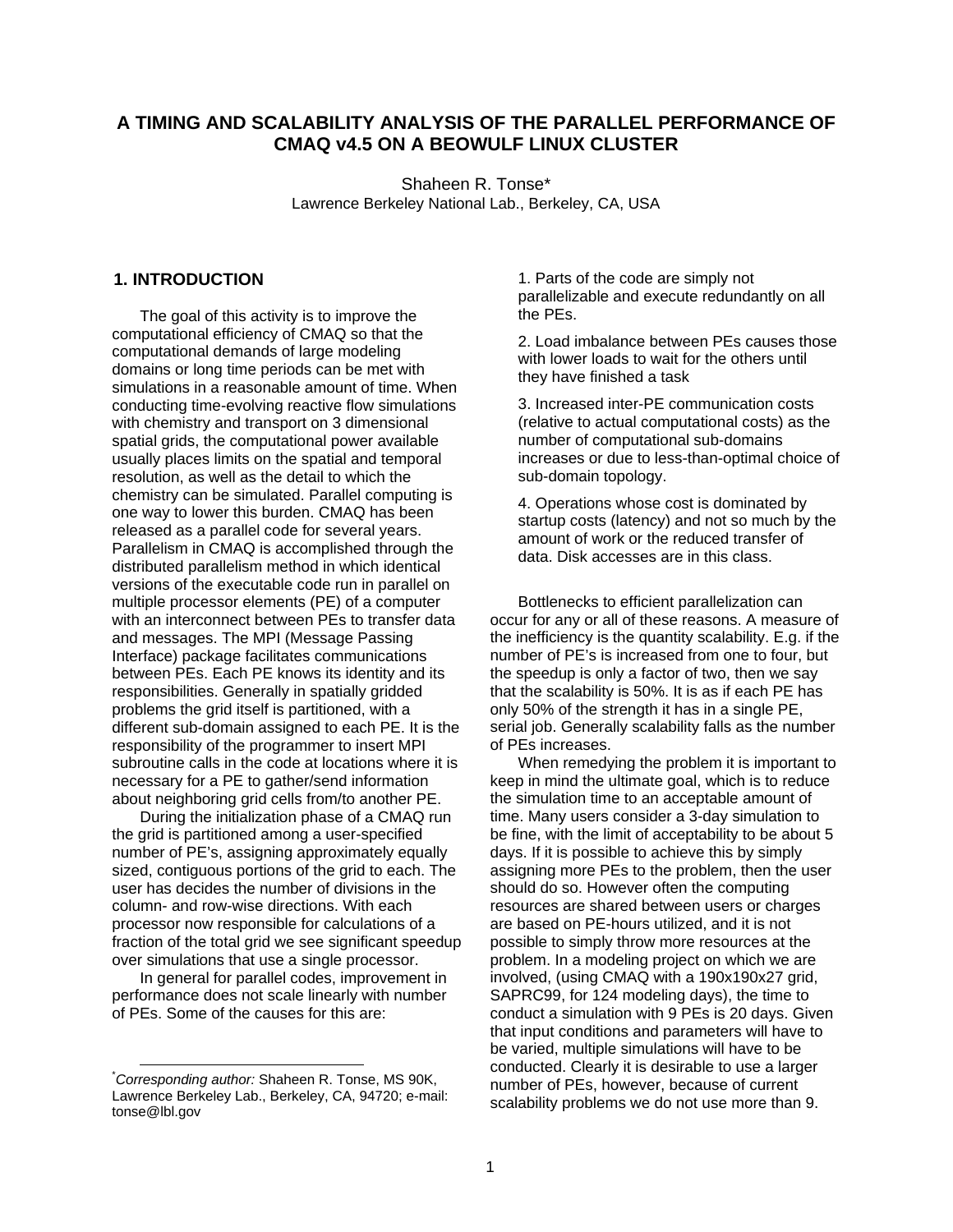In this study we have conducted timing tests of parallel CMAQ v4.5 with different numbers of PEs and analysed the results, isolating the locations and causes of loss of scalability, and providing suggestions for remedying them.

# **2. DETAILS OF THE SIMULATION AND COMPUTING CLUSTER**

The simulation is conducted using CMAQ v4.5 with the SAPRC99 gas-phase mechanism. The simulated domain is shown in Figure 1.



#### **Figure 1 The domain covers the California central coast and the Central Valley, and both the San Francisco and Sacramento metropolitan areas.**

The domain has 96 cells horizontally, 117 cells vertically, with each cell side being 4 km. The vertical extent of the domain is up to pressure of 100 mbars, about 16km above sea level. The meteorology is that of a 5-day episode from 29th July to 3rd Aug. 2000. The 50 original vertical layers of the MM5 simulation have been consolidated to 27, giving a total of  $96\times117\times27$   $\approx$ 300K cells. Emissions come from Area, Point, and Biogenic and Motor Vehicle (MV) sources.

The CMAQ simulations are conducted as parallel simulations on a 28-node Linux cluster with two Athlon processors and 2 G Bytes RAM per node. The cluster is rack-based and has a fast 2 Gbits/s Myrinet Interconnect. The cluster can be viewed at [\(http://eetd.lbl.gov/AQ/stonse/mariah/](http://eetd.lbl.gov/AQ/stonse/mariah/))

Depending on the needs of the simulation we choose between the SMVGEAR (Sparse Matrix Vectorized Gear) and the EBI (Euler Backward Iterative) solvers. SMVGEAR (the stiff solver), is the more computationally expensive of the two, consuming a large share of the total CPU time.

Our main reason to occasionally resort to this solver is that the Process Analysis module, a sophisticated model diagnostic, has only been implemented to work with SMVGEAR. The EBI solver, which was first released with CMAQ version 4.5, produces accurate results and has resulted in considerable speed-up compared to SMVGEAR. The computational load of the EBI module is comparable to that of the advective and diffusive transport modules. We generally use EBI for simulations that do not require Process Analysis. For both solvers, scalability is observed to decrease as the number of PEs increases. For the other physical processes: the "yamo" advection option is used, "eddy" vertical diffusion, "multiscale" horizontal diffusion, and "noop" for PinG, aerosols, and clouds.

### **3. METHOD**

We have inserted timing calls into CMAQ to measure the elapsed time between various points in the code. The actual timing is provided by the MPI function MPI\_WTIME, which returns the total clock time elapsed since the beginning of the simulation. Since we are the sole user of the cluster and the memory per node is large enough that CMAQ never undergoes memory swap, the result returned by MPI\_WTIME is an accurate measure of time elapsed within the code, be it time spent in calculation, communication or disk access. We have encapsulated MPI\_WTIME within a user-friendly interface. This allows simultaneous measurement of multiple elapsed times in different parts of the code. In general, most of the timing calls have been made in the scientific processes section of the code (Subroutine SCIPROC) or its daughter subroutines, which calculate the chemistry, horizontal/vertical diffusion, and horizontal/vertical advection. Within these routines, measurements are made of times spent for pure calculation, inter-PE communication, and disk access. Elapsed times are written to the CMAQ log files at userdefined intervals. In the post-processing phase the information is gathered and processed for visualization by a simple C++ programme. We use quantities like Scalability (also called Parallel Efficiency) and Load Imbalance to characterize the parallel performance. Scalability is defined as:

 $(Time<sub>serial</sub>) / (Time<sub>parallel</sub> × No.PEs)$ Load imbalance between several PEs which have been timed for a particular task is defined as:  $(Time_{\text{slowest}} - Time_{\text{mean}}) / Time_{\text{mean}}$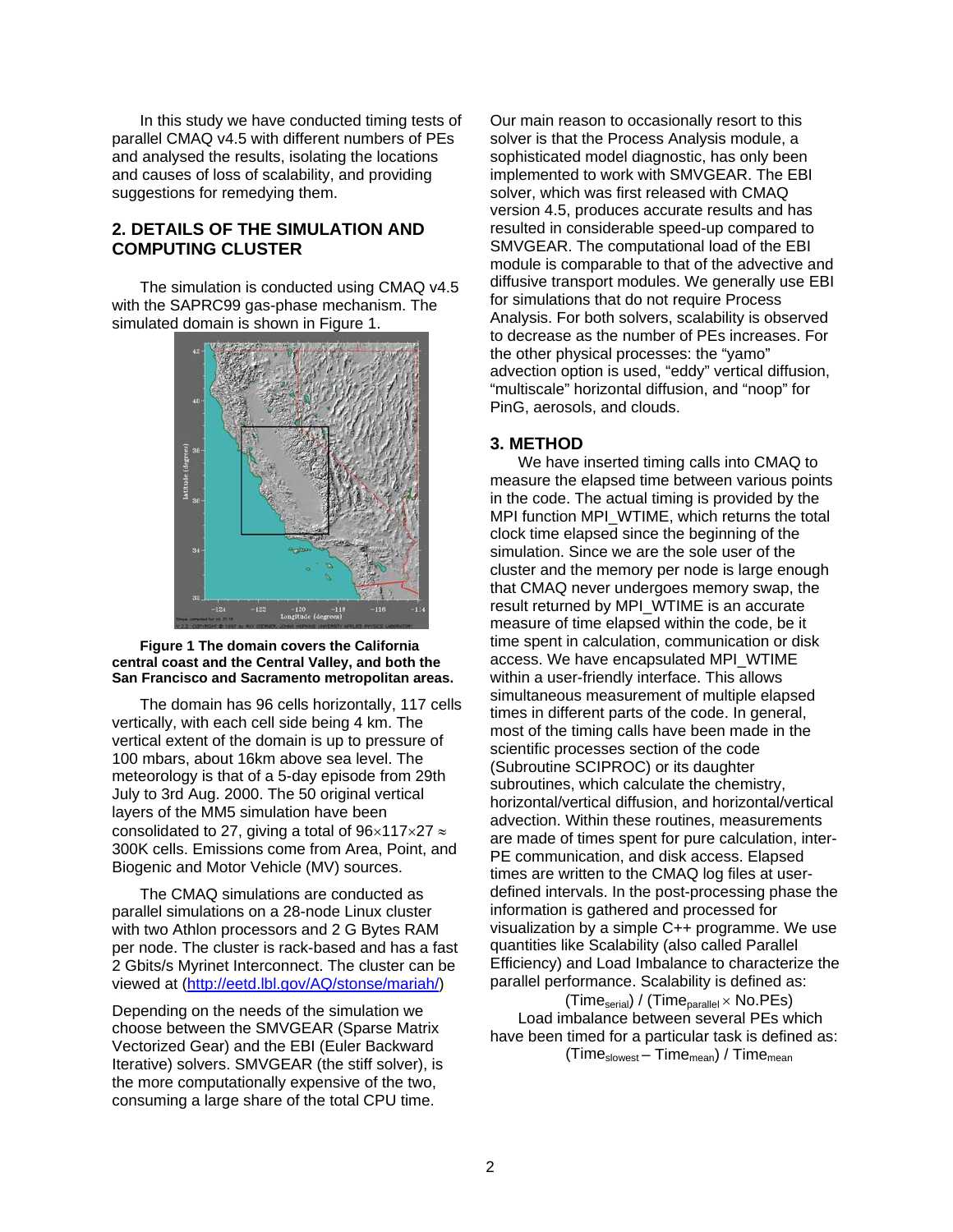### **4. RESULTS AND ANALYSIS**

Timing results have been made for 1 PE serial and several parallel cases. The parallel cases generally use 9 and 18 PEs, in which the grid is split 3×3 and 6×3 respectively in the column- and row-wise directions. A few other grid-partitioning schemes have also been tried. All results use identical inputs and identical scientific processes (with the exception of the chemical solver) and are for the same 24-hour simulation period.

### *4.1 Serial Simulations*

Tables 1 and 2 show times spent in various scientific modules for serial SMVGEAR and EBI simulations, respectively.

**Table 1 Times for a serial SMVGEAR solver simulation, showing time spent in chemistry (CHEM), horizontal advection (HADV), horizontal diffusion (HDIFF), vertical diffusion (VDIF), vertical advection (ZADV) and their sum. The total simulation time was 255000 s. "Total time" column is the total time spent in a particular scientific module. Fraction is the fraction of time for that module divided by the sum.** 

| Module name  | Total time (s) | Fraction   |
|--------------|----------------|------------|
| <b>CHEM</b>  | 238000         | 0.94       |
| HADV         | 7010           | 0.027      |
| <b>HDIFF</b> | 634            |            |
| VDIF         | 6680           | 0.027      |
| ZADV         | 733            |            |
| Sum          | 253000         | $\equiv$ 1 |

### **Table 2 Times for a serial EBI solver simulation. The total simulation time was 24920 s.**

| Module name  | Total time (s) | Fraction   |
|--------------|----------------|------------|
| <b>CHEM</b>  | 7370           | 0.32       |
| <b>HADV</b>  | 7610           | 0.33       |
| <b>HDIFF</b> | 633            | 0.027      |
| VDIF         | 6682           | 0.29       |
| ZADV         | 733            | 0.03       |
| Sum          | 23028          | $\equiv$ 1 |

 It is apparent that chemistry dominates in SMVGEAR, whereas for EBI, the chemistry (CHEM), horizontal advection (HADV) and vertical diffusion (VDIF) all use comparable amounts of time. Vertical advection (ZADV) and horizontal diffusion (HDIFF) use negligible amounts, however we did continue to monitor them for scalability in parallel simulations in the event that they could present a problem later.

# *4.2 Parallel SMVGEAR Simulations*

Table 3 shows total simulation time and scalability for 1, 4, 9, 18 and 25 PE cases. Also indicated is the degree of load imbalance within the chemistry between the slowest PE and the mean of all PEs.

### **Table 3 Scalability trend with the SMVGEAR solver.**

| # PEs | Time (s)          | Scalability  | <b>CHEM</b> |
|-------|-------------------|--------------|-------------|
|       |                   | (%)          | imbalance   |
|       |                   |              | (%)         |
|       | 255K              | $\equiv$ 100 |             |
|       | 70K               | 91           | 11          |
| 9     | 33K               | 86           | 16          |
| 18    | 18K               | 78           | 20          |
| 25    | 14K               | 73           | 20          |
|       | $\mathbf{r}$<br>. | . .          |             |

The load imbalance even for the 25 PE case is only on the order of 20%, and the scalability of the overall code is good even for 25 PEs. The chemistry load imbalance accounts for much of the scalability loss (since chemistry accounts for such a large fraction of the calculation), except for the 25 PE case, in which other modules may have increased influence

### *4.3 Parallel EBI Simulations*

Table 4 shows the performance of the various scientific modules for 1,9 and 18 PE runs using the EBI solver.

Clearly some modules scale well (chemistry (CHEM) and vertical advection (ZADV)), and others poorly. Among those that scale poorly horizontal diffusion (HDIFF) uses only a small fraction of the total time and so does not play a role in overall scalability degradation. With the information in the table above we can experiment with what-if scenarios to see the benefit of improving the scalability in a given scientific module. HADV is clearly the largest cause for the drop in scalability, followed by VDIF and then by non-SCIPROC computation. This last measure is apparent from the difference between the "Sum" entry, which is the sum of the 5 scientific processes called from SCIPROC, and the "Total" entry, which is the total time of the entire CMAQ simulation, and which includes all of the initialisation.

We shall now concentrate on isolating the cause of the HADV scalability drop. Further timing calls were inserted inside the HADV subroutine and its daughters. In particular, these were placed to return

1. the total times inside selected daughter subroutines,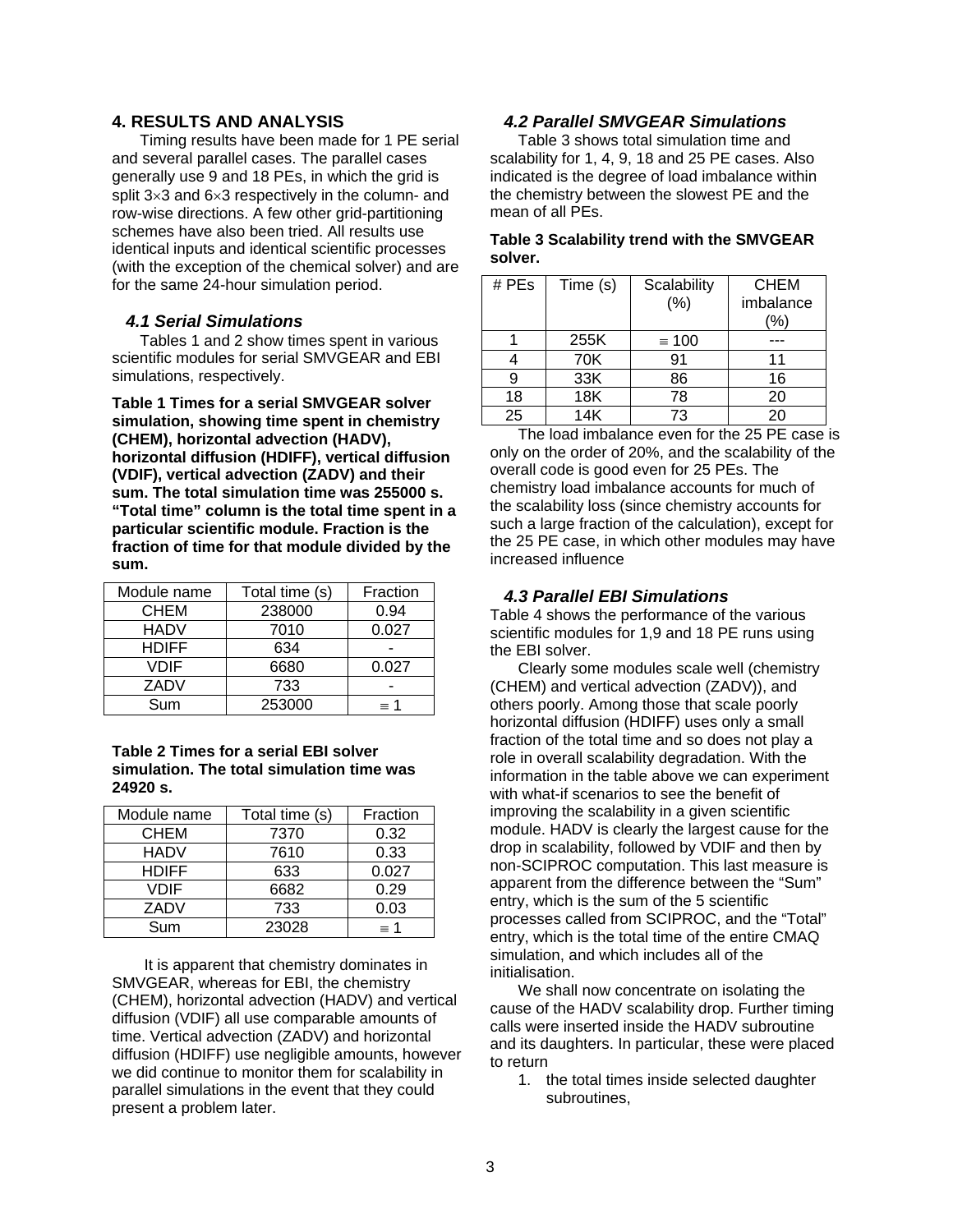- 2. the times spent for MPI communication calls and
- 3. the times spent for disk accesses.

 **Table 4 Scalability trend with the SMVGEAR solver differentiated by scientific module. "Total time" column is the average over all PEs of the total time that each PE has spent in a particular scientific module. The row "Total" contains the total time including that spent outside of the scientific processes.** 

| Module       | Total   | Fraction   | Scalability     |  |
|--------------|---------|------------|-----------------|--|
| name         | time(s) |            | (%)             |  |
|              | 1PE     |            |                 |  |
| <b>CHEM</b>  | 7370    | 0.34       | $\equiv 100$    |  |
| <b>HADV</b>  | 7610    | 0.35       | $\equiv 100$    |  |
| <b>HDIFF</b> | 633     | 0.029      | $\equiv 100$    |  |
| <b>VDIF</b>  | 5310    | 0.25       | $\equiv 100$    |  |
| ZADV         | 733     | 0.034      | $\equiv 100$    |  |
| Sum          | 21656   | $\equiv$ 1 | $\equiv 100$    |  |
| Total        | 24920   |            | $\equiv 100$    |  |
|              | 9 PE    |            |                 |  |
| <b>CHEM</b>  | 821     | 0.24       | 99.7            |  |
| <b>HADV</b>  | 1644    | 0.48       | 51              |  |
| <b>HDIFF</b> | 139     | 0.04       | 50              |  |
| <b>VDIF</b>  | 727     | 0.21       | 81              |  |
| ZADV         | 81      | 0.02       | 100             |  |
| Sum          | 3412    | $\equiv$ 1 | $\overline{70}$ |  |
| Total        | 4255    |            | 65              |  |
| $18$ PE      |         |            |                 |  |
| <b>CHEM</b>  | 418     | 0.18       | 98              |  |
| <b>HADV</b>  | 1272    | 0.56       | 33              |  |
| <b>HDIFF</b> | 87      | 0.04       | 40              |  |
| <b>VDIF</b>  | 457     | 0.20       | 64              |  |
| ZADV         | 40      | 0.02       | 100             |  |
| Sum          | 2274    | $\equiv$ 1 | 53              |  |
| Total        | 2821    | $---$      | 49              |  |

Table 5 shows some of these times.

For the 1 PE case we see that actual computation (HADV Work) accounts for most of the time, and that most of this is spent inside the HPPM subroutine, which is a 1-dimensional, rowor column-wise advection calculation using the piecewise parabolic method. For the 9 and 18 PE cases communication dominates the cost, being larger than actual computation times. "HADV Work" scales well with number of PEs. "HADV Comm", the communication cost, scales very poorly. The source of most of the communication cost is within HPPM, as "HPPM Comm" accounts for most of "HADV Comm". Disk file access also scales very poorly, and if and when the

communication scalability problem is solved, it too will have to be dealt with.

**Table 5 Time spent in HADV module, differentiated by function. "HADV Work" is time spent in actual computation. "HADV Comm" is time spent in MPI communication. "HADV Disk" is time spent on disk file access. "HPPM total" is total time spent in the subroutine HPPM, and "HPPM Comm" is that part of MPI communication that occurs within HPPM.** 

| Name              | Total time (s) |  |  |  |
|-------------------|----------------|--|--|--|
| 1 PE              |                |  |  |  |
| <b>HADV Work</b>  | 6780           |  |  |  |
| <b>HADV Comm</b>  | 209            |  |  |  |
| <b>HADV Disk</b>  | 585            |  |  |  |
| <b>HADV Sum</b>   | 7574           |  |  |  |
| <b>HPPM</b> total | 4800           |  |  |  |
| <b>HPPM Comm</b>  | 168            |  |  |  |
| 9 PE              |                |  |  |  |
| <b>HADV</b> Work  | 497            |  |  |  |
| <b>HADV Comm</b>  | 903            |  |  |  |
| <b>HADV Disk</b>  | 280            |  |  |  |
| <b>HADV Sum</b>   | 1680           |  |  |  |
| <b>HPPM</b> total | 1189           |  |  |  |
| <b>HPPM Comm</b>  | 797            |  |  |  |
| <b>18 PE</b>      |                |  |  |  |
| HADV Work         | 264            |  |  |  |
| <b>HADV Comm</b>  | 872            |  |  |  |
| <b>HADV Disk</b>  | 258            |  |  |  |
| <b>HADV Sum</b>   | 1394           |  |  |  |
| <b>HPPM</b> total | 978            |  |  |  |
| <b>HPPM Comm</b>  | 767            |  |  |  |

HPPM is called numerous times within the HADV module, and on each call calculates the advective transport in the x or y direction by the x or y component of velocity. We expect its communication costs to depend on the orientation of the grid partitioning. In a 9 PE simulation with the grid partitioned 3 ways in each direction, the mean cost of HPPM communication per advection time step is about 0.7s whether HPPM is working in the row- or column-wise direction. However for a 9 PE simulation which uses a grid partitioned 9 ways in the row-wise direction and not at all in the column-wise direction, the cost of HPPM in the row-wise direction rises to 2.2 s but drops to 0.02 s in the column-wise direction, for which no actual inter-process communication is necessary.